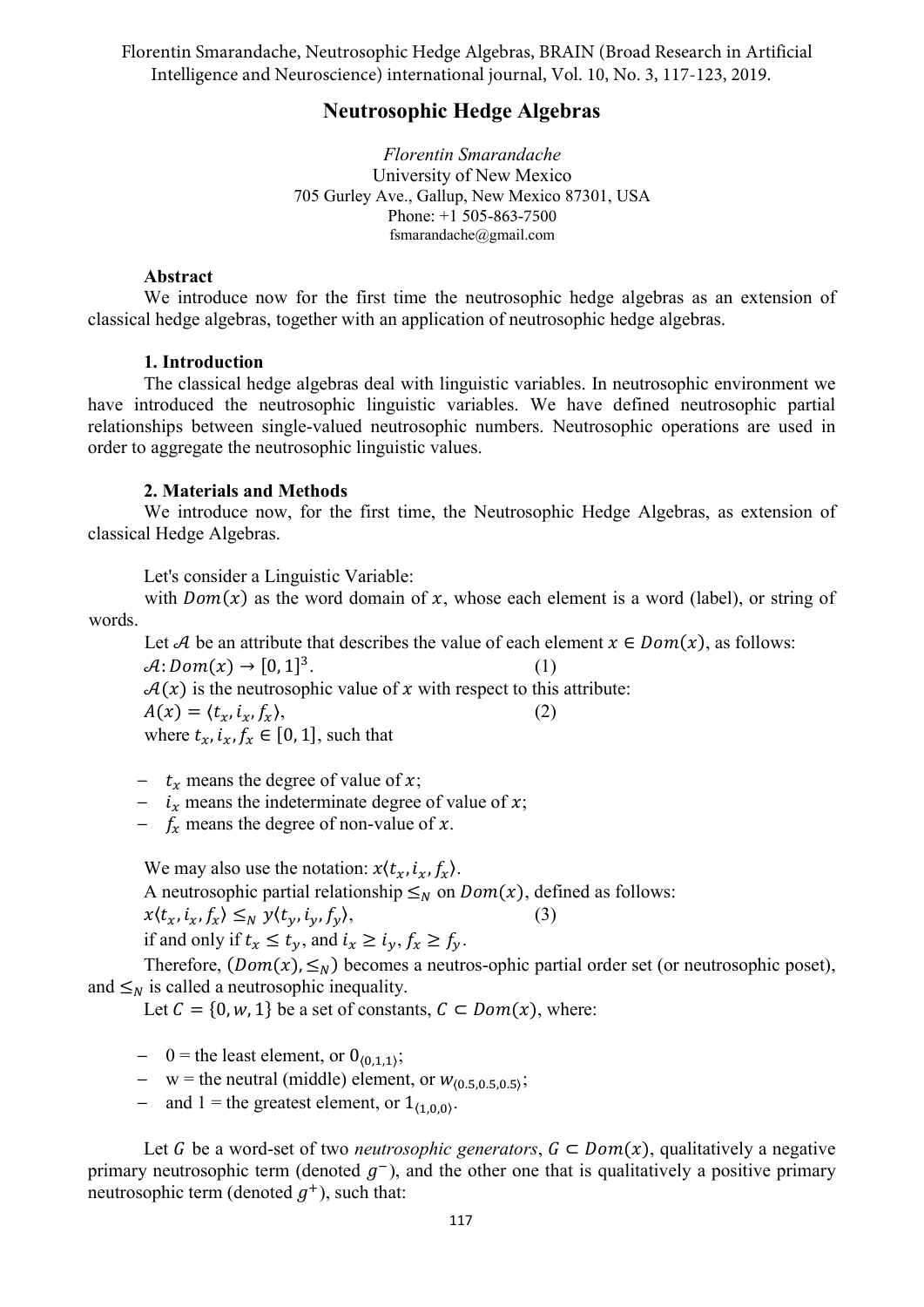$0 \leq_N g^- \leq_N w \leq_N g^+ \leq_N 1,$  (4) or transcribed using the neutrosophic com-ponents:

 $0_{(0,1,1)} \leq_N g^{-} \langle t_{g^{-},i_{g^{-},f_{g^{-}}}} \rangle \leq_N w_{(0.5,0.5,0.5)}$ 

$$
\leq_N g^+{}_{\langle t_{g^+, \dot t_{g^+, f_{g^+}} \rangle}} \leq_N 1_{\langle 1, 0, 0 \rangle},
$$

where

- $-$  0  $\le t_{g^-} \le 0.5 \le t_{g^+} \le 1$  (here there are classical inequalities)
- $1 \ge i_{g^-} \ge 0.5 \ge i_{g^+} \ge 0$ , and

 $- 1 \geq f_{g} - \geq 0.5 \geq f_{g} + \geq 0.$ 

Let  $H \subset Dom(x)$  be the set of *neutrosophic hedges*, regarded as unary operations. Each hedge h∈H is a functor, or comparative particle for adjectives and adverbs as in the natural language (English).

h: $Dom(x) \rightarrow Dom(x)$ 

 $x \rightarrow h(x)$ . (5)

Instead of  $h(x)$  one easily writes hx to be closer to the natural language.

By associating the neutrosophic components, one has:

h  $(t_h,i_h,f_h)$  x  $(t_x,i_x,f_x)$  .

A hedge applied to x may increase, decrease, or approximate the neutrosophic value of the element x.

There also exists a neutrosophic identity  $IEDom(x)$ , denoted I  $(0,0,0)$  that does not hange on the elements:

I  $(0,0,0)$  x  $(t \times x,i \times f \times )$ .

In most cases, if a hedge increases / decreases the neutrosophic value of an element x situated above the neutral element w, the same hedge does the opposite, decreases / increases the neutrosophic value of an element y situated below the neutral element w.

And reciprocally.

If a hedge approximates the neutrosophic value, by diminishing it, of an element x situated above the neutral element w, then it approximates the neutrosophic value, by enlarging it, of an element y situated below the neutral element w.

Let's refer the hedges with respect to the upper part (⊔), above the neutral element, since for the lower part (L) it will automatically be the opposite effect.

We split de set of hedges into three disjoint subsets:

H  $\Box^{\wedge}$  = the hedges that increase the neutrosophic value of the upper elements;

H  $\Box^{\wedge}$  = the hedges that decrease the neutrosophic value of the upper elements;

H  $\Box^{\wedge}$  = the hedges that approximate the neutrosophic value of the upper elements.

*Notations*: Let  $x = x_{\text{u}} \cup w \cup x_{\text{u}}$ , where  $x_{\text{u}}$  cons-titutes the upper element set, while  $x_{\text{u}}$  the lower element subset, w the neutral element.  $x_{\text{L}}$  and  $x_{\text{L}}$  are disjoint two by two.

## 3. Operations on Neutrosophic Components

Let  $\langle t_1, i_1, f_1 \rangle, \langle t_2, i_2, f_2 \rangle$  neutrosophic numbers. Then:

$$
t_1 + t_2 = \begin{cases} t_1 + t_2, \text{if } t_1 + t_2 \le 1; \\ 1, \text{if } t_1 + t_2 > 1; \end{cases}
$$
 (6)  
and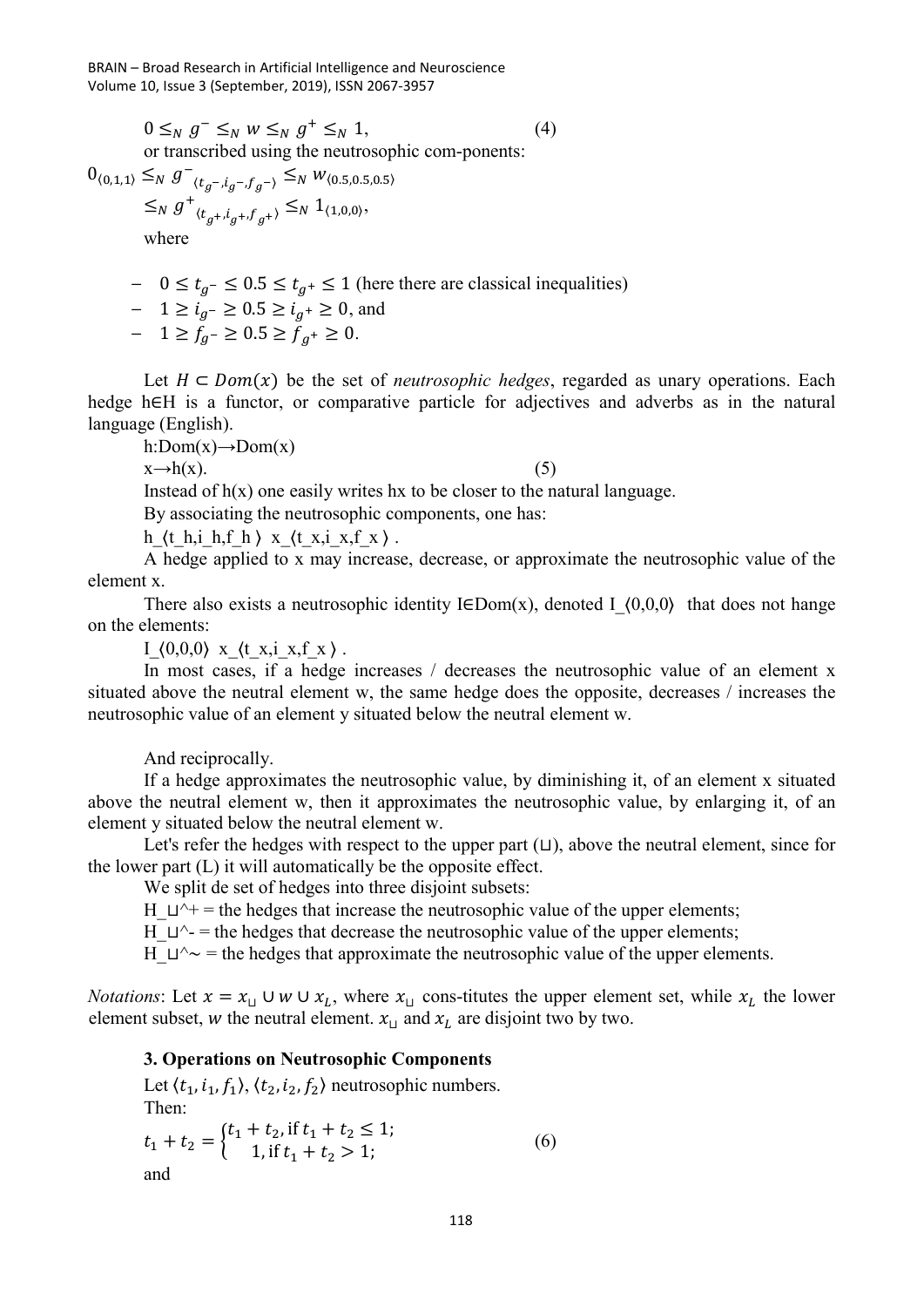$$
t_{1} - t_{2} = \begin{cases} 0, \text{ if } t_{1} - t_{2} < 0; \\ t_{1} - t_{2}, \text{ if } t_{1} - t_{2} \ge 0. \end{cases} \tag{7}
$$
\nSimilarly for  $i_{1}$  and  $f_{1}$ :  
\n
$$
i_{1} + i_{2} = \begin{cases} i_{1} + i_{2}, \text{ if } i_{1} + i_{2} \le 1; \\ 1, \text{ if } i_{1} + i_{2} > 1; \end{cases} \tag{8}
$$
\n
$$
i_{1} - i_{2} = \begin{cases} 0, \text{ if } i_{1} - i_{2} < 0; \\ i_{1} - i_{2}, \text{ if } i_{1} - i_{2} \ge 0. \end{cases} \tag{9}
$$
\nand  
\n
$$
f_{1} + f_{2} = \begin{cases} f_{1} + f_{2}, \text{ if } f_{1} + f_{2} \le 1; \\ 1, \text{ if } f_{1} + f_{2} > 1; \end{cases} \tag{10}
$$

$$
f_1 - f_2 = \begin{cases} 0, & \text{if } f_1 - f_2 > 1; \\ f_1 - f_2, & \text{if } f_1 - f_2 < 0; \\ f_1 - f_2, & \text{if } f_1 - f_2 \ge 0. \end{cases} \tag{11}
$$

#### 4. Neutrosophic Hedge-Element Operators

We define the following operators:

#### 4.1. Neutrosophic Increment

Hedge 
$$
\boxed{\uparrow}
$$
 Element =  $\langle t_1, i_1, f_1 \rangle \boxed{\uparrow} \langle t_2, i_2, f_2 \rangle = \langle t_2 + t_1, i_2 - i_1, f_2 - f_1 \rangle$ ,  
(12)  
meaning that the first triplet increases the second.

#### 4.2. Neutrosophic Decrement

Hedge 
$$
\boxed{\downarrow}
$$
 Element =  $\langle t_1, i_1, f_1 \rangle$   $\boxed{\downarrow}$   $\langle t_2, i_2, f_2 \rangle = \langle t_2 - t_1, i_2 + i_1, f_2 + f_1 \rangle$ , (13)

meaning that the first triplet decreases the second.

#### 4.3. Theorem 1

The neutrosophic increment and decrement operators are non-commutattive.

#### 5. Neutrosophic Hedge-Hedge Operators

Hedge 
$$
\boxed{\uparrow}
$$
 Hedge =  $\langle t_1, i_1, f_1 \rangle$   $\boxed{\uparrow}$   $\langle t_2, i_2, f_2 \rangle = \langle t_1 + t_2, i_1 + i_2, f_1 + f_2 \rangle$   
\n(14)  
\nHedge  $\boxed{\downarrow}$  Hedge =  $\langle t_1, i_1, f_1 \rangle$   $\boxed{\downarrow}$   $\langle t_2, i_2, f_2 \rangle = \langle t_1 - t_2, i_1 - i_2, f_1 - f_2 \rangle$   
\n(15)

## 6. Neutrosophic Hedge Operators

Let  $x_{\sqcup}$   $(t_{x_{\sqcup}}, t_{x_{\sqcup}}, f_{x_{\sqcup}}) \in Dom(x)$  i.e.  $x_{\sqcup}$  is an upper element of  $Dom(x)$ , and –  $h^{\dagger}_{\sqcup} \langle t_{h^{\dagger}_{\sqcup}}, i_{h^{\dagger}_{\sqcup}}, f_{h^{\dagger}_{\sqcup}} \rangle \in H^{\dagger}_{\sqcup},$ –  $h^-_\sqcup \langle t_{h^-_\sqcup}, i_{h^-_\sqcup}, f_{h^-_\sqcup} \rangle \in H^-_\sqcup,$ –  $h_{\sqcup}^{\sim} \langle t_{h_{\sqcup}^{\sim}}, i_{h_{\sqcup}^{\sim}}, f_{h_{\sqcup}^{\sim}} \rangle \in H_{\sqcup}^{\sim},$ then  $h^{\dagger}_{\sqcup}$  applied to  $x_{\sqcup}$  gives  $(h_{\sqcup}^{+} x_{\sqcup}) (t_{x_{\sqcup}}, i_{x_{\sqcup}}, f_{x_{\sqcup}})$   $\boxed{\uparrow} \langle t_{h_{\sqcup}^{+}}, i_{h_{\sqcup}^{+}}, f_{h_{\sqcup}^{+}} \rangle$ , and  $h^-$  applied to  $x^-$  gives  $(h_{\sqcup}^{-}x_{\sqcup})\langle t_{x_{\sqcup}}, i_{x_{\sqcup}}, f_{x_{\sqcup}}\rangle \boxed{\downarrow} \langle t_{h_{\sqcup}^{-}}, i_{h_{\sqcup}^{-}}, f_{h_{\sqcup}^{-}}\rangle,$ and  $h_{\mathsf{u}}$  applied to  $x_{\mathsf{u}}$  gives  $(h_{\mathfrak{u}}^{\sim} x_{\mathfrak{u}}) \langle t_{x_{\mathfrak{u}}}, i_{x_{\mathfrak{u}}}, f_{x_{\mathfrak{u}}}\rangle \Box \langle t_{h_{\mathfrak{u}}^{\sim}}, i_{h_{\mathfrak{u}}^{\sim}}, f_{h_{\mathfrak{u}}^{\sim}}\rangle.$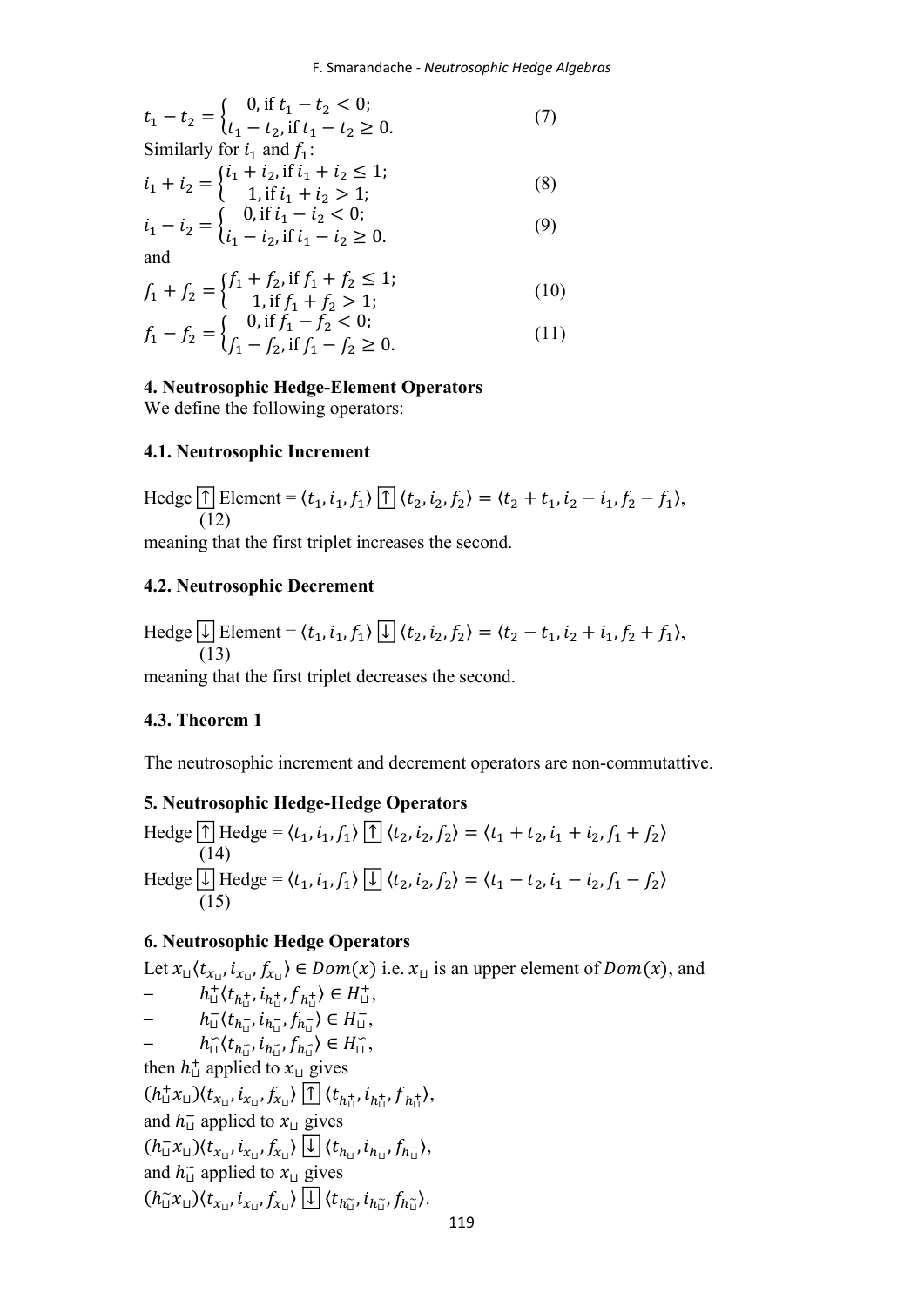BRAIN – Broad Research in Artificial Intelligence and Neuroscience Volume 10, Issue 3 (September, 2019), ISSN 2067-3957

Now, let  $x_L \langle t_{x_L}, t_{x_L}, f_{x_L} \rangle \in Dom(x_L)$ , i.e.  $x_L$  is a lower element of  $Dom(x)$ . Then,  $h^{\dagger}_{\sqcup}$ applied to  $x_L$  gives:

 $h^{\dagger}_{\sqcup} x_L \langle t_{x_L}, i_{x_L}, f_{x_L} \rangle \boxed{\downarrow} \langle t_{h^{\dagger}_{\sqcup}}, i_{h^{\dagger}_{\sqcup}}, f_{h^{\dagger}_{\sqcup}} \rangle,$ and  $h^-$  applied to  $x_L$  gives:  $h_{\sqcup}^{-}x_{L}\langle t_{x_{L}}, t_{x_{L}}, f_{x_{L}}\rangle \boxed{\uparrow} \langle t_{h_{\sqcup}^{-}}, t_{h_{\sqcup}^{-}}, f_{h_{\sqcup}^{-}}\rangle,$ and  $h_{\mathsf{u}}$  applied to  $x_L$  gives:  $h_{\mathfrak{u}}^{\sim} x_L \langle t_{x_L}, t_{x_L}, f_{x_L} \rangle \boxed{\uparrow} \langle t_{h_{\mathfrak{u}}^{\sim}}, t_{h_{\mathfrak{u}}^{\sim}}, f_{h_{\mathfrak{u}}^{\sim}} \rangle.$ 

In the same way, we may apply many increasing, decreasing, approximate or other type of hedges to the same upper or lower element

 $h^{\dagger}_{\sqcup_n} h^{\dagger}_{\sqcup_{n-1}} h^{\nu}_{\sqcup} ... h^{\dagger}_{\sqcup_1} x,$ 

generating new elements in  $Dom(x)$ . The hedges may be applied to the constants as well.

## 6.1. Theorem 2

A hedge applied to another hedge wekeans or stengthens or approximates it.

## 6.2. Theorem 3

If  $h^{\dagger}_{\sqcup} \in H^{\dagger}_{\sqcup}$  and  $x_{\sqcup} \in Dom(x_{\sqcup})$ , then  $h^{\dagger}_{\sqcup} x_{\sqcup} \geq x_{\sqcup}$ . If  $h^-_\sqcup \in H^-_\sqcup$  and  $x_\sqcup \in Dom(x_\sqcup)$ , then  $h^-_\sqcup x_\sqcup \geq x_\sqcup$ . If  $h^{\dagger}_{\sqcup} \in H^{\dagger}_{\sqcup}$  and  $x_L \in Dom(x_L)$ , then  $h^{\dagger}_{\sqcup} x_L \leq_N x_L$ . If  $h^-_\sqcup \in H^-_\sqcup$  and  $x_L \in Dom(x_L)$ , then  $h^-_\sqcup x_L \geq_N x_L$ .

## 6.3. Converse Hedges

Two hedges  $h_1$  and  $h_2 \in H$  are converse to each other, if  $\forall x \in Dom(x)$ ,  $h_1 x \leq_N x$  is equivalent to  $h_2 x \geq_N x$ .

## 6.4. Compatible Hedges

Two hedges  $h_1$  and  $h_2 \in H$  are compatible, if  $\forall x \in Dom(x)$ ,  $h_1 x \leq_N x$  is equivalent to  $h_2 x \leq_N x$ .

## 6.5. Commutative Hedges

Two hedges  $h_1$  and  $h_2 \in H$  are commutative, if  $\forall x \in Dom(x)$ ,  $h_1h_2x = h_2h_1x$ . Otherwise they are called non-commutative.

## 6.6. Cumulative Hedges

If  $h_{1_{\text{u}}}^{+}$  and  $h_{2_{\text{u}}}^{+} \in H^{+}$ , then two neutrosophic edges can be cumulated into one:  $h_{1_{\sqcup}}^{+}\, \langle t_{h_{1_{\sqcup}}^{+}}, t_{h_{1_{\sqcup}}^{+}}\rangle \, h_{2_{\sqcup}}^{+} \, \langle t_{h_{2_{\sqcup}}^{+}}, t_{h_{2_{\sqcup}}^{+}}\rangle = h_{12_{\sqcup}}^{+}\, \langle t_{h_{1_{\sqcup}}^{+}}, t_{h_{1_{\sqcup}}^{+}}, f_{h_{1_{\sqcup}}^{+}}\rangle \, \fbox] \, \langle t_{h_{2_{\sqcup}}^{+}}, t_{h_{2_{\sqcup}}^{+}}, f_{h_{2_{\sqcup}}^{+}}\rangle.$  (16) Similarly, if  $h_{1_{\cup}}^-$  and  $h_{2_{\cup}}^- \in H^-$ , then we can cumulate them into one:  $h^-_{1_{\sqcup}}\langle t_{h^-_{1_{\sqcup}}}, i_{h^-_{1_{\sqcup}}}\rangle\, h^-_{2_{\sqcup}}\langle t_{h^-_{2_{\sqcup}}}, i_{h^-_{2_{\sqcup}}}\rangle = h^-_{12_{\sqcup}}\langle t_{h^-_{1_{\sqcup}}}, i_{h^-_{1_{\sqcup}}}\rangle\, \boxed{\uparrow}\,\langle t_{h^-_{2_{\sqcup}}}, i_{h^-_{2_{\sqcup}}}\rangle\,.$ (17)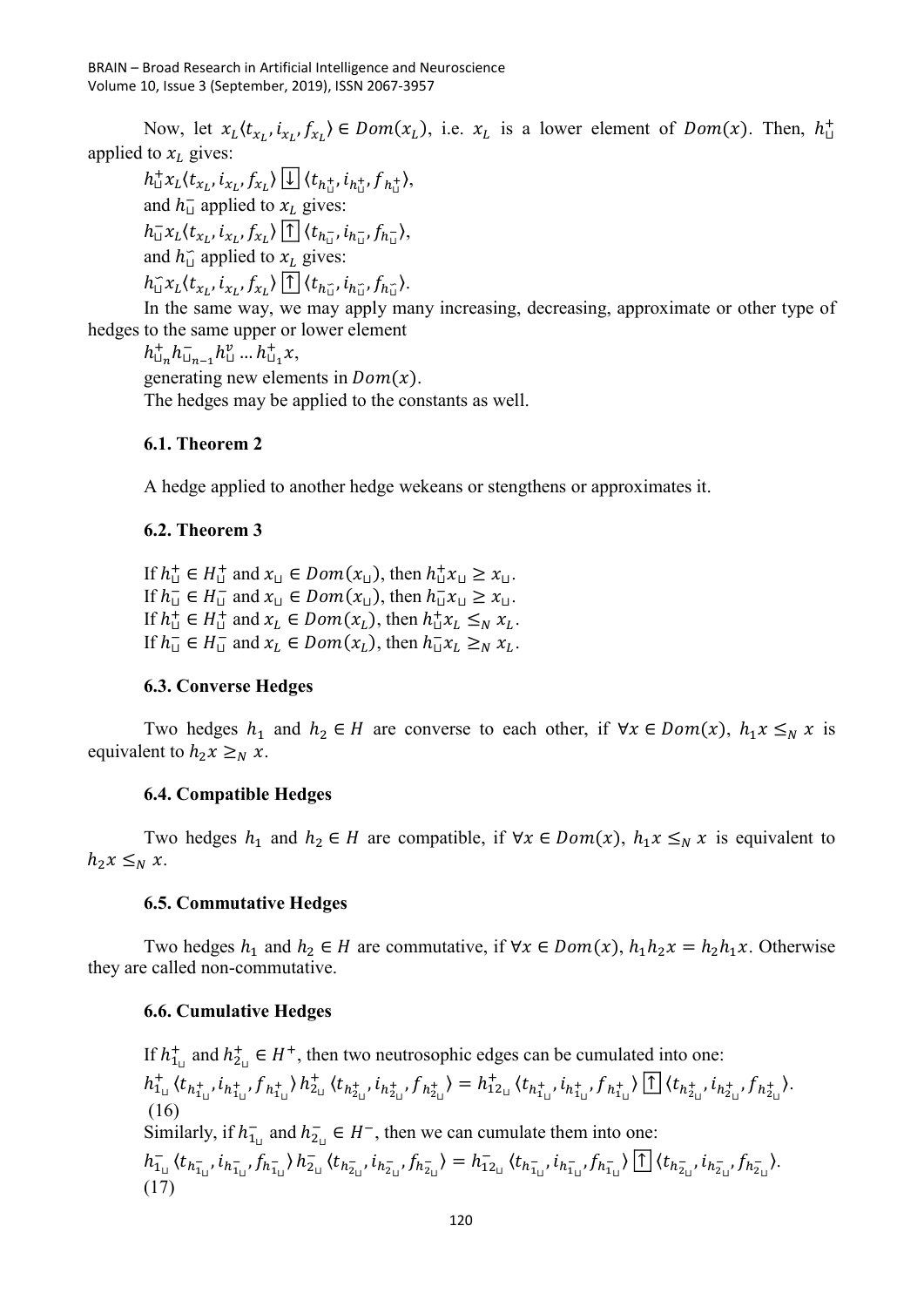Now, if the two hedges are converse,  $h_{1_{\sqcup}}^{+}$  and  $h_{1_{\sqcup}}^{-}$ , but the neutrosophic components of the first (which is actually a neutrosophic number) are greater than the second, we cumulate them into one as follows:

$$
h_{3_{\sqcup}}^{+} = (h_{1_{\sqcup}}^{+} h_{2_{\sqcup}}^{-}) \langle t_{h_{1_{\sqcup}}^{+}}, i_{h_{1_{\sqcup}}^{+}}, f_{h_{1_{\sqcup}}^{+}} \rangle \boxed{\sqcup} \langle t_{h_{2_{\sqcup}}^{-}}, i_{h_{2_{\sqcup}}^{-}}, f_{h_{2_{\sqcup}}^{-}} \rangle. \tag{18}
$$

But, if the neutrosophic components of the second are greater, and the hedges are commutative, we cumulate them into one as follows:

$$
h_{3_{\sqcup}}^{+} = (h_{1_{\sqcup}}^{+} h_{2_{\sqcup}}^{-}) \langle t_{h_{2_{\sqcup}}^{-}}, i_{h_{2_{\sqcup}}^{-}} \rangle \overline{\downarrow} \langle t_{h_{1_{\sqcup}}^{+}}, i_{h_{1_{\sqcup}}^{+}}, f_{h_{1_{\sqcup}}^{+}} \rangle \tag{19}
$$

#### 7. Neutrosophic Hedge Algebra

 $NHA = (x, G, C, H \cup I, \leq_N)$  constitutes an abstract algebra, called Neutrosophic Hedge Algebra.

## 7.1. Example of a Neutrosophic Hedge Algebra  $\tau$

Let  $G = \{Small, Big\}$  the set of generators, repres-ented as neutrosophic generators as follows:

 $Small_{\langle 0.3,0.6,0.7 \rangle}, Big_{\langle 0.7,0.2,0.3 \rangle}.$ 

Let  $H = \{Very, Less\}$  the set of hedges, repres-ented as neutrosophic hedges as follows:

 $Very_{(0.1,0.1,0.1)}, Less_{(0.1,0.2,0.3)},$ 

where  $Very \in H^{\perp}_{\sqcup}$  and  $Less \in H^{-}_{\sqcup}$ .

 $\hat{x}$  is a neutrosophic linguistic variable whose domain is  $\hat{G}$  at the beginning, but extended by generators.

The neutrosophic constants are

 $C = \{0_{(0,1,1)}, \text{Median}_{(0.5,0.5,0.5)}, 1_{(1,0,0)}\}.$ 

The neutrosophic identity is  $I_{(0,0,0)}$ .

We use the neutrosophic inequality  $\leq_N$ , and the neutrosophic increment / decrement operators previously defined.

Let's apply the neutrosophic hedges in order to generate new neutrosophic elements of the neutrosophic linguistic variable  $x$ .

*Very* applied to  $Big$  [upper element] has a positive effect:

 $Very_{(0.1,0.1,0.1)} Big_{(0.7,0.2,0.3)} = (Very Big)_{(0.7+0.1,0.2-0.1,0.3-0.1)} = (Very Big)_{(0.8,0.1,0.2)}.$ Then:

 $Very_{(0.1,0.1,0.1)}(Very Big)_{(0.9,0.1,0.2)} = (Very \, Very \, Big)_{(0.9,0,0.1)}.$ 

Very applied to *Small* [lower element] has a negative effect:

 $Very_{(0.1,0.1,0.1)} Small_{(0.3,0.6,0.7)} = (Very Small)_{(0.3-0.1,0.6+0.1,0.7+0.1)} =$ 

 $(Very\ Small)_{(0.2,0.7,0.8)}$ .

If we compute ( $Verv \, Verv$ ) first, which is a neutrosophic hedge-hedge operator:

 $Very_{(0,1,0,1,0,1)}$ Very $_{(0,1,0,1,0,1)} = (Very \, Very)_{(0,1+0,1,0,1+0,1,0,1+0,1)} =$ 

 $(Very \, Very)_{(0.2,0.2,0.2)},$ 

and we apply it to Big, we get:

$$
(Very \, Very)_{(0.2, 0.2, 0.2)} Big_{(0.7, 0.2, 0.3)} = (Very \, Very \, Big)_{(0.7+0.2, 0.2-0.2, 0.3-0.2)} = (Very \, Very \, Big)_{(0.9, 0, 0.1)},
$$

so, we get the same result.

Less applied to  $Big$  has a negative effect: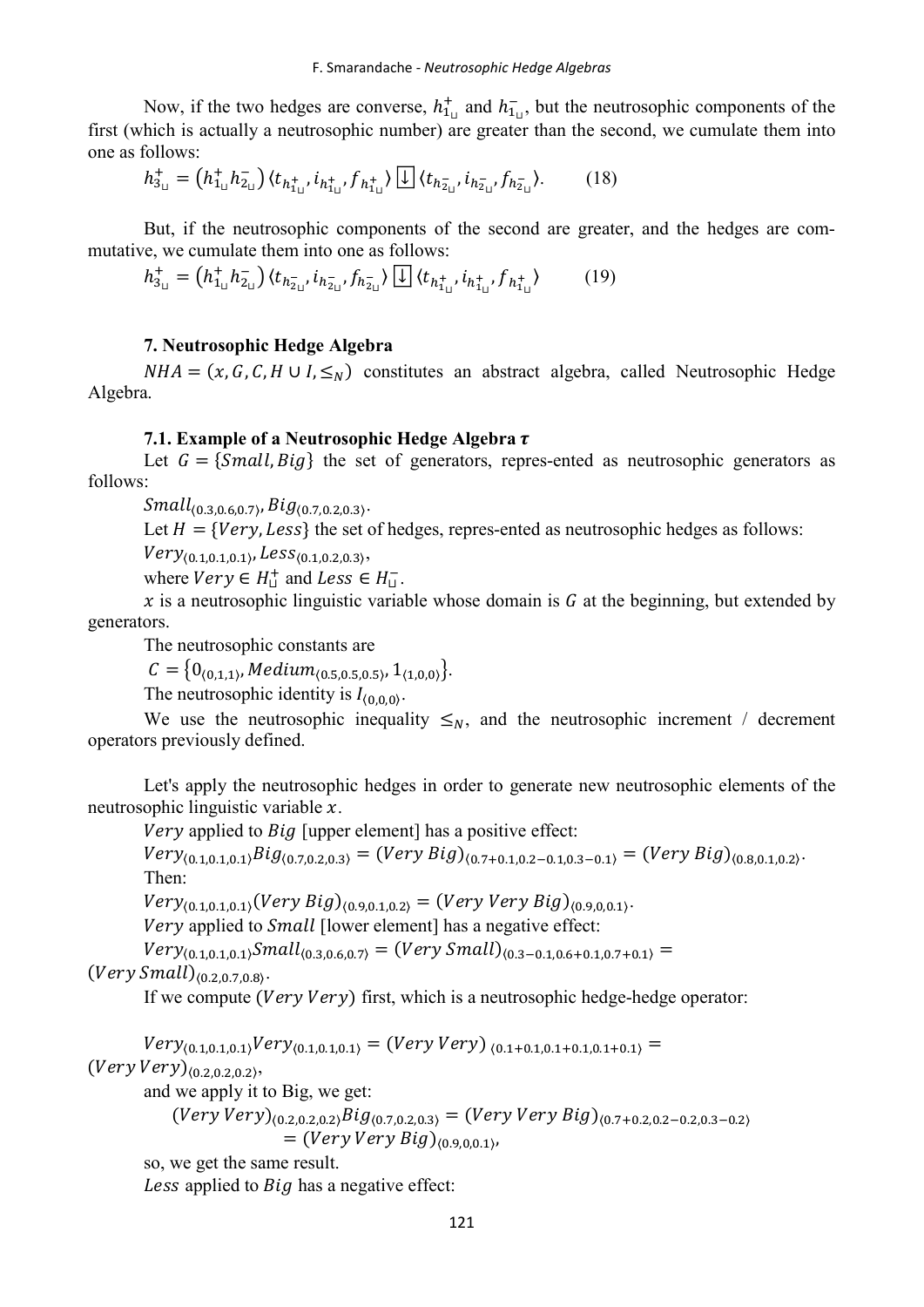$less_{(0.1,0.2,0.3)} Big_{(0.7,0.2,0.3)} = (less Big)_{(0.7-0.1,0.2+0.2,0.3)} = (less Big)_{(0.6,0.4,0.6)}$ . Less applied to Small has a positive effect:  $less_{(0,1,0,2,0,3)} Small_{(0,3,0,6,0,7)} = (less Small)_{(0,1+0,3,0,6-0,2,0,7-0,3)}$ 

# $(less Small)_{(0.4,0.4,0.4)}$ .

The set of neutrosophic hedges  $H$  is enriched through the generation of new neutrosophic hedges by combining a hedge with another one using the neutrosophic hedge-hedge operators.

Further, the newly generated neutrosophic hedges are applied to the elements of the linguistic variable, and more new elements are generated.

Let's compute more neutrosophic elements:

 = 〈.ଵ,.ଵ,.ଵ〉〈.ଵ,.ଶ,.ଷ〉〈.,.ଶ,.ଷ〉 = ( ) 〈.ଵ,.ଵ,.ଵ〉 ↑ 〈.ଵ,.ଶ,.ଷ〉൨ ↓ 〈.,.ଶ,.ଷ〉 = ( ) 〈.ଵା.ଵ,.ଵା.ଶ,.ଵା.ଷ〉 ↓ 〈.,.ଶ,.ଷ〉 = ( )〈.ି.ଶ,.ଶି.ଷ,.ଷି.ସ〉 = ( )〈.ହ,,〉 = 〈.ଵ,.ଵ,.ଵ〉〈.ହ,.ହ,.ହ〉 = ( ) 〈.ଵ,.ଵ,.ଵ〉 ↑ 〈.ହ,.ହ,.ହ〉 = ( )〈.,.ସ,.ସ〉 = 〈.ଵ,.ଶ,.ଷ〉〈.ହ,.ହ,.ହ〉 = ( ) 〈.ଵ,.ଶ,.ଷ〉 ↓ 〈.ହ,.ହ,.ହ〉 = ( )〈.ସ,.,.଼〉 = 〈.ଵ,.ଵ,.ଵ〉〈.ଵ,.ଵ,.ଵ〉〈.ଷ,.,.〉 = ( )〈.ଶ,.ଶ,.ଶ〉〈.ଷ,.,.〉 = ( )〈.ଵ,.଼,.ଽ〉 = 〈.ଵ,.ଵ,.ଵ〉〈.ଵ,.ଶ,.ଷ〉〈.ଷ,.,.〉 = 〈.ଵ,.ଵ,.ଵ〉( )〈.ସ,.ସ,.ସ〉 = ( )〈.ହ,.ଷ,.ଷ〉 = 〈.ଵ,.ଶ,.ଷ〉 〈ଵ,,〉 = ( ) 〈.ଵ,.ଶ,.ଷ〉 ↓ 〈ଵ,,〉 = ( )〈.ଽ,.ଶ,.ଷ〉 = 〈.ଵ,.ଶ,.ଷ〉 〈,ଵ,ଵ〉 = ( ) 〈.ଵ,.ଶ,.ଷ〉 ↑ 〈,ଵ,ଵ〉 = ( )〈.ଵ,.଼,.〉

## 7.2. Theorem 4

Any increasing hedge  $h_{(t,i,f)}$  applied to the absolute maximum cannot overpass the absolute maximum.

Proof:  $h_{(t,i,f)}$   $\boxed{\uparrow}$   $1_{(1,0,0)} = (h1)_{(1+t,0-i,0-f)}$  $= (h1)_{(1,0,0)} = 1_{(1,0,0)}.$ 

# 7.3. Theorem 5

Any decreasing hedge  $h_{(t,i,f)}$  applied to the absolute minimum cannot pass below the absolute minimum.

Proof:  $h_{(t,i,f)} \downarrow 0_{(0,1,1)} = (ho)_{(0-t,1+i,1+f)}$  $= (ho)_{(0,1,1)} = 0_{(0,1,1)}.$ 

> 8. Diagram of the Neutrosophic Hedge Algebra τ  $1_{(1,0,0)}$ ABSOLUTE MAXIMUM

| $VVB_{(0.9,0,0.1)}$ | Very Very Big |
|---------------------|---------------|
|                     |               |